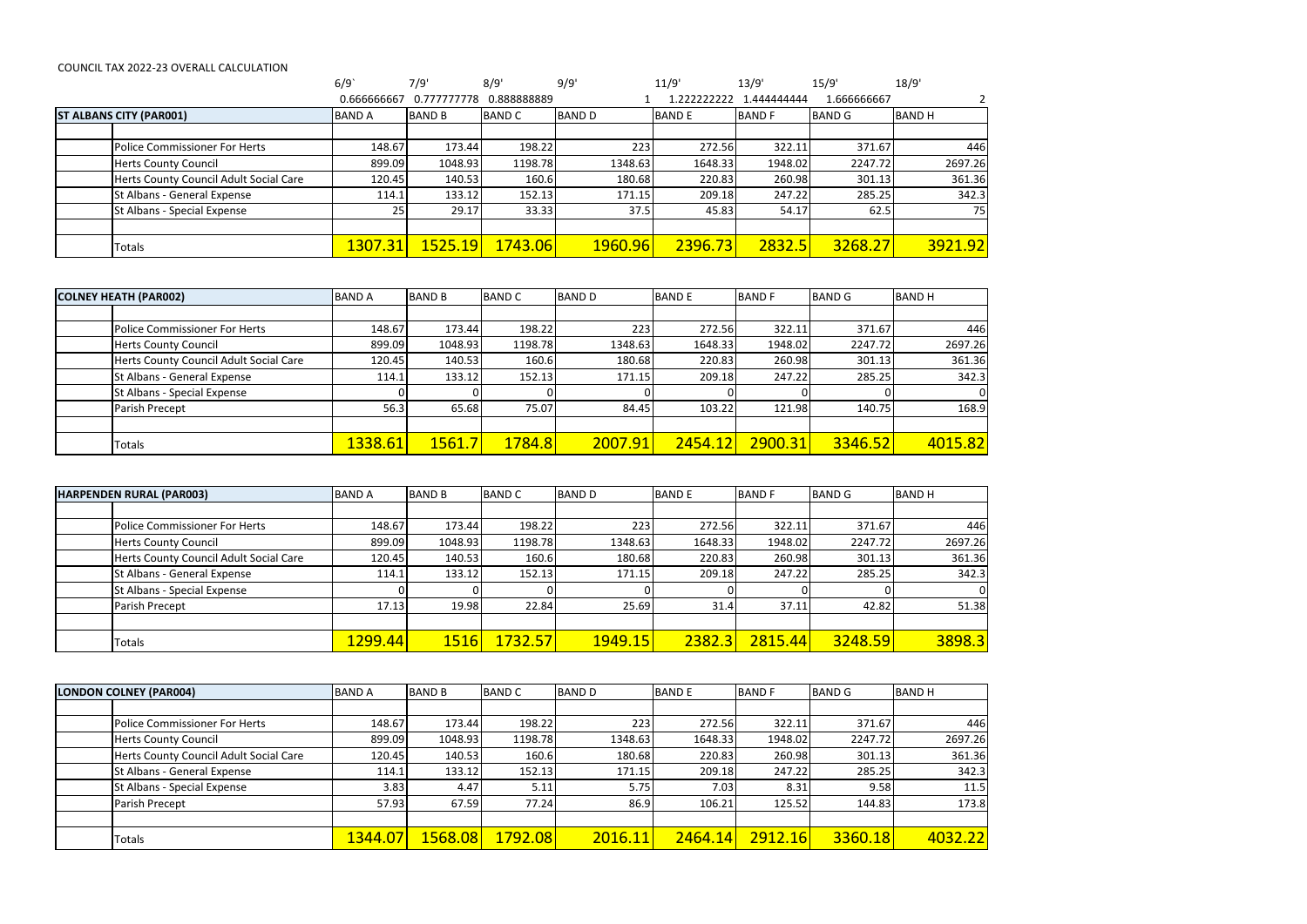| <b>REDBOURN (PAR005)</b><br><b>BAND A</b> |         | <b>BAND B</b>  | <b>BAND C</b> | <b>BAND D</b> | <b>BANDE</b>   | <b>BAND F</b> | <b>BAND G</b> | <b>BAND H</b> |
|-------------------------------------------|---------|----------------|---------------|---------------|----------------|---------------|---------------|---------------|
|                                           |         |                |               |               |                |               |               |               |
| Police Commissioner For Herts             | 148.67  | 173.44         | 198.22        | 223           | 272.56         | 322.11        | 371.67        | 446           |
| <b>Herts County Council</b>               | 899.09  | 1048.93        | 1198.78       | 1348.63       | 1648.33        | 1948.02       | 2247.72       | 2697.26       |
| Herts County Council Adult Social Care    | 120.45  | 140.53         | 160.6         | 180.68        | 220.83         | 260.98        | 301.13        | 361.36        |
| St Albans - General Expense               | 114.1   | 133.12         | 152.13        | 171.15        | 209.18         | 247.22        | 285.25        | 342.3         |
| St Albans - Special Expense               | 5.98    | 6.98           | 7.97          | 8.97          | 10.96          | 12.96         | 14.95         | 17.94         |
| Parish Precept                            | 70.9    | 82.72          | 94.53         | 106.35        | 129.98         | 153.62        | 177.25        | 212.7         |
|                                           |         |                |               |               |                |               |               |               |
| Totals                                    | 1359.19 | <u>1585.72</u> | 1812.23       | 2038.78       | <b>2491.84</b> | 2944.91       | 3397.97       | 4077.56       |

| <b>ST MICHAEL (PAR006)</b> |                                        | <b>BAND A</b> | <b>BAND B</b> | <b>BAND C</b> | <b>BAND D</b> | <b>BANDE</b> | <b>BANDF</b> | <b>BAND G</b> | <b>BANDH</b> |
|----------------------------|----------------------------------------|---------------|---------------|---------------|---------------|--------------|--------------|---------------|--------------|
|                            |                                        |               |               |               |               |              |              |               |              |
|                            | Police Commissioner For Herts          | 148.67        | 173.44        | 198.22        | 223           | 272.56       | 322.11       | 371.67        | 446          |
|                            | <b>Herts County Council</b>            | 899.09        | 1048.93       | 1198.78       | 1348.63       | 1648.33      | 1948.02      | 2247.72       | 2697.26      |
|                            | Herts County Council Adult Social Care | 120.45        | 140.53        | 160.6         | 180.68        | 220.83       | 260.98       | 301.13        | 361.36       |
|                            | St Albans - General Expense            | 114.1         | 133.12        | 152.13        | 171.15        | 209.18       | 247.22       | 285.25        | 342.3        |
|                            | St Albans - Special Expense            |               |               |               |               |              |              |               | 0            |
|                            | Parish Precept                         | 12.14         | 14.16         | 16.19         | 18.21         | 22.26        | 26.3         | 30.35         | 36.42        |
|                            |                                        |               |               |               |               |              |              |               |              |
|                            | Totals                                 | 1294.45       | 1510.18       | 1725.92       | 1941.67       | 2373.16      | 2804.63      | 3236.12       | 3883.34      |

| <b>ST STEPHEN (PAR007)</b>             | <b>BAND A</b> | <b>BAND B</b> | <b>BAND C</b>        | <b>BAND D</b> | <b>BANDE</b> | <b>BANDF</b> | <b>BAND G</b> | <b>BANDH</b> |
|----------------------------------------|---------------|---------------|----------------------|---------------|--------------|--------------|---------------|--------------|
|                                        |               |               |                      |               |              |              |               |              |
| Police Commissioner For Herts          | 148.67        | 173.44        | 198.22               | 223           | 272.56       | 322.11       | 371.67        | 446          |
| <b>Herts County Council</b>            | 899.09        | 1048.93       | 1198.78              | 1348.63       | 1648.33      | 1948.02      | 2247.72       | 2697.26      |
| Herts County Council Adult Social Care | 120.45        | 140.53        | 160.6                | 180.68        | 220.83       | 260.98       | 301.13        | 361.36       |
| St Albans - General Expense            | 114.1         | 133.12        | 152.13               | 171.15        | 209.18       | 247.22       | 285.25        | 342.3        |
| St Albans - Special Expense            | 4.28          | 4.99          | 5.71                 | 6.42          | 7.85         | 9.27         | 10.7          | 12.84        |
| Parish Precept                         | 61.96         | 72.29         | 82.61                | 92.94         | 113.59       | 134.25       | 154.9         | 185.88       |
|                                        |               |               |                      |               |              |              |               |              |
| <b>Totals</b>                          | 1348.55       | <b>1573.3</b> | <mark>1798.05</mark> | 2022.82       | 2472.34      | 2921.85      | 3371.37       | 4045.64      |

| <b>SANDRIDGE (PAR008)</b> |                                        | <b>BAND A</b> | <b>BAND B</b> | <b>BAND C</b> | <b>BAND D</b> | <b>BANDE</b> | <b>BAND F</b> | <b>BAND G</b> | <b>BAND H</b> |
|---------------------------|----------------------------------------|---------------|---------------|---------------|---------------|--------------|---------------|---------------|---------------|
|                           |                                        |               |               |               |               |              |               |               |               |
|                           | <b>Police Commissioner For Herts</b>   | 148.67        | 173.44        | 198.22        | 223           | 272.56       | 322.11        | 371.67        | 446           |
|                           | <b>Herts County Council</b>            | 899.09        | 1048.93       | 1198.78       | 1348.63       | 1648.33      | 1948.02       | 2247.72       | 2697.26       |
|                           | Herts County Council Adult Social Care | 120.45        | 140.53        | 160.6         | 180.68        | 220.83       | 260.98        | 301.13        | 361.36        |
|                           | St Albans - General Expense            | 114.1         | 133.12        | 152.13        | 171.15        | 209.18       | 247.22        | 285.25        | 342.3         |
|                           | St Albans - Special Expense            | 10.59         | 12.36         | 14.12         | 15.89         | 19.42        | 22.95         | 26.48         | 31.78         |
|                           | Parish Precept                         | 39.28         | 45.83         | 52.37         | 58.92         | 72.01        | 85.11         | 98.2          | 117.84        |
|                           |                                        |               |               |               |               |              |               |               |               |